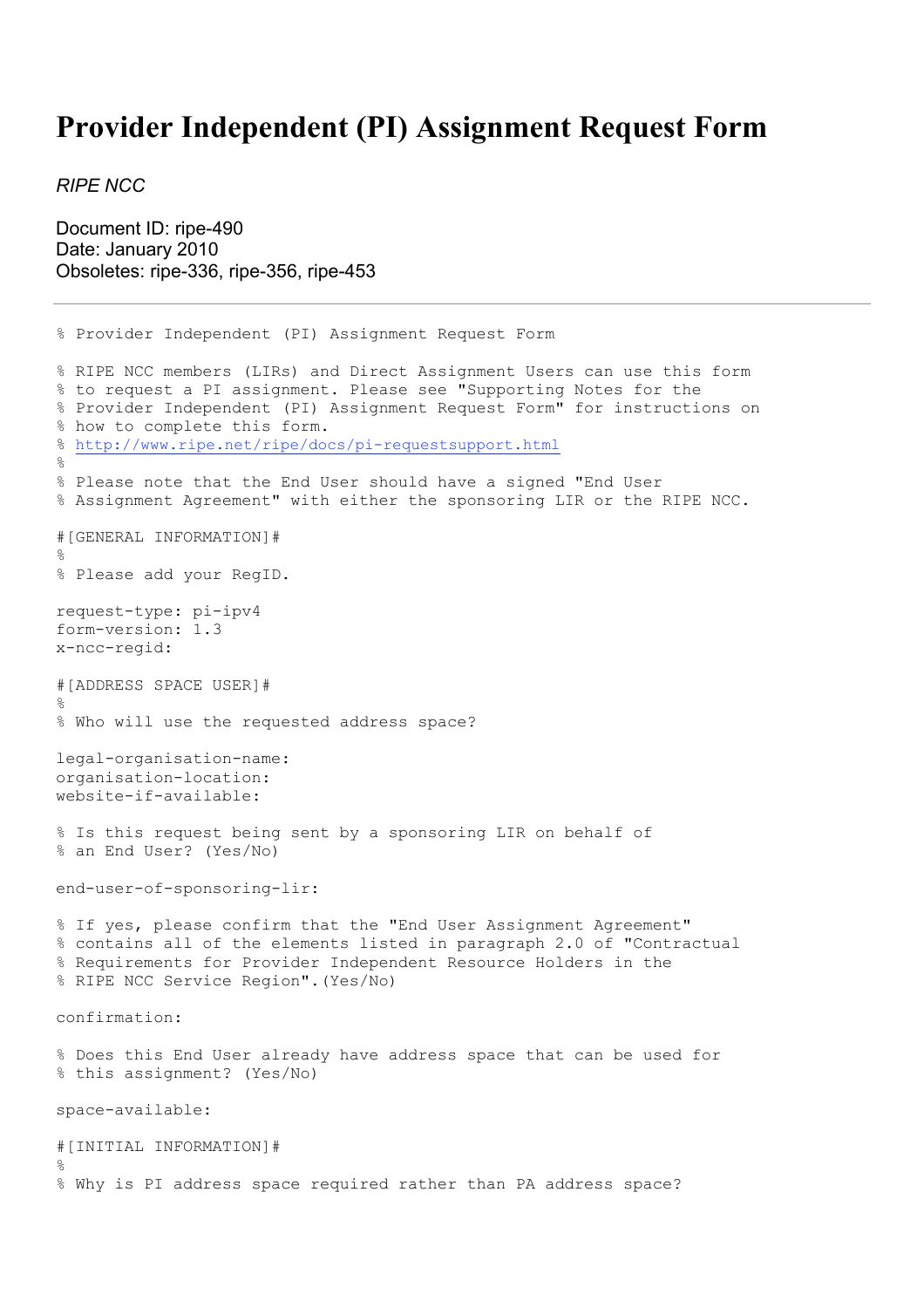why-pi: % Is the End User requesting extra address space for routing and/or % administrative reasons? (Yes/No) routing-reasons: % Is the End User aware of the consequences and disadvantages % of PI address space? (Yes/No) confirmation: #[ADDRESSING PLAN]# % As of 1 January 2010 assignments are for a period of up to 12 months. % As of 1 July 2010 assignments are for a period of up to 9 months. % As of 1 January 2011 assignments are for a period of up to 6 months. % As of 1 July 2011 assignments are for a period of up to 3 months. % % How will the End User use this address space?  $\approx$ % Subnet Immediate Intermediate Entire Purpose % size (/nn) Requirement Requirement Period subnet: subnet: totals: number-of-subnets: % Will the End User return any address space? address-space-returned: #[EQUIPMENT DESCRIPTION]# % % What equipment will be used and how will it use the requested % address space? equipment-name: manufacturer-name: model-number: other-data: equipment-name: manufacturer-name: model-number: other-data: #[NETWORK DESCRIPTION]# % % Please add more information if you think it will help us understand % this request. <add more information> #[SUPPORTING DOCUMENTATION]# % % If this request is being sent by a sponsoring LIR on behalf of % an End User, please attach a copy of the signed "End User Assignment